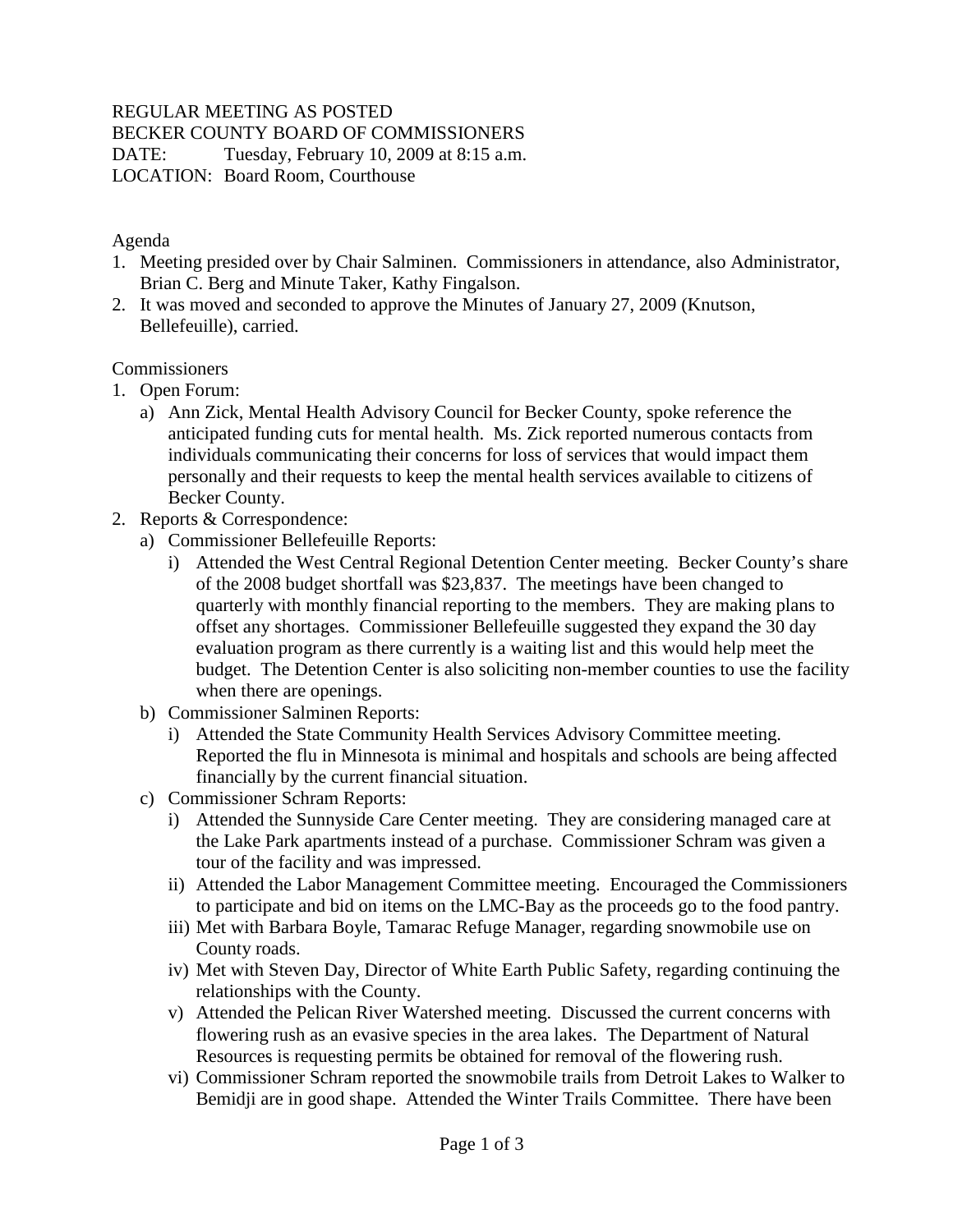many groomer repairs this year as the machines have increased usage from last year. New snowmobile trails were discussed.

- vii)Attended the Becker County Council on Aging meeting. Discussed the disappointment with the current provider of nutritional services with quality and quantity. They will be renewing the contract this year and are hoping for improvements.
- d) Commissioner Nelson Reports:
	- i) Nothing to report.
- e) Commissioner Knutson Reports:
	- i) Attended the Mahube meeting. They will be opening bids tomorrow for their planned expansion. They received a \$100,000 grant from Bremer Bank for emergency services.
	- ii) Attended the Safety Committee meeting. Discussed the AED units and the battery replacements.
	- iii) Attended the Environmental Services Committee meeting. Reviewed the request for proposals from Engineering Associates. Discussed the problems with the recycling sheds and the current recycling program with Minnkota.
- 3. Appointments:
	- a) It was moved and seconded to approve the appointment of Dan Schlauderaff as the replacement for resigning Phil Majerus in District 4 on the Planning Commission (Bellefeuille, Schram), carried.
	- b) Commissioner Salminen reported he is still looking for a candidate for the Extension Committee appointment and requested suggestions from the Commissioners.

#### Auditor-Treasurer

1. There were no licenses or permits.

#### Finance Committee Minutes

- 1. It was moved and seconded to approve the Claims with the addition of West Central Regional Juvenile Center due to 2008 budget shortfall, Harry Salminen, and the 90 day claims from American Solution for Business due to questions on sales tax (Knutson, Schram), carried.
- 2. It was moved and seconded to approve the Information Technology request to purchase 4 computers and 2 monitors to create inventory for an estimated amount of \$2,900; to purchase a scanner for the Veteran Service office for an estimated amount of \$950 and will be covered by grant money; and request to purchase six hard drives for an estimated amount of \$1,800 (Schram, Bellefeuille), carried.
- 3. It was recommended by the Finance Committee to wait until after the February  $10^{th}$  planning session to review the Environmental Services request for purchase for a long-term plan at the solid waste facility.
- 4. It was recommended by the Finance Committee to approve the Highway requests for a replacement radio and a high pressure culvert steamer.
- 5. The Cash and Investment summaries for December were presented.
- 6. Discussed the 2009 Budget and recommendations submitted by the department heads. A spreadsheet was assembled and will be used at the strategic planning meeting on February  $10<sup>th</sup>$ .

#### Assessor

1. It was moved and seconded to approve the Abatement for PIN 06.0074.000 and 06.0075.000, Cormorant in the amount of -\$3,482.00 (Nelson, Schram), carried.